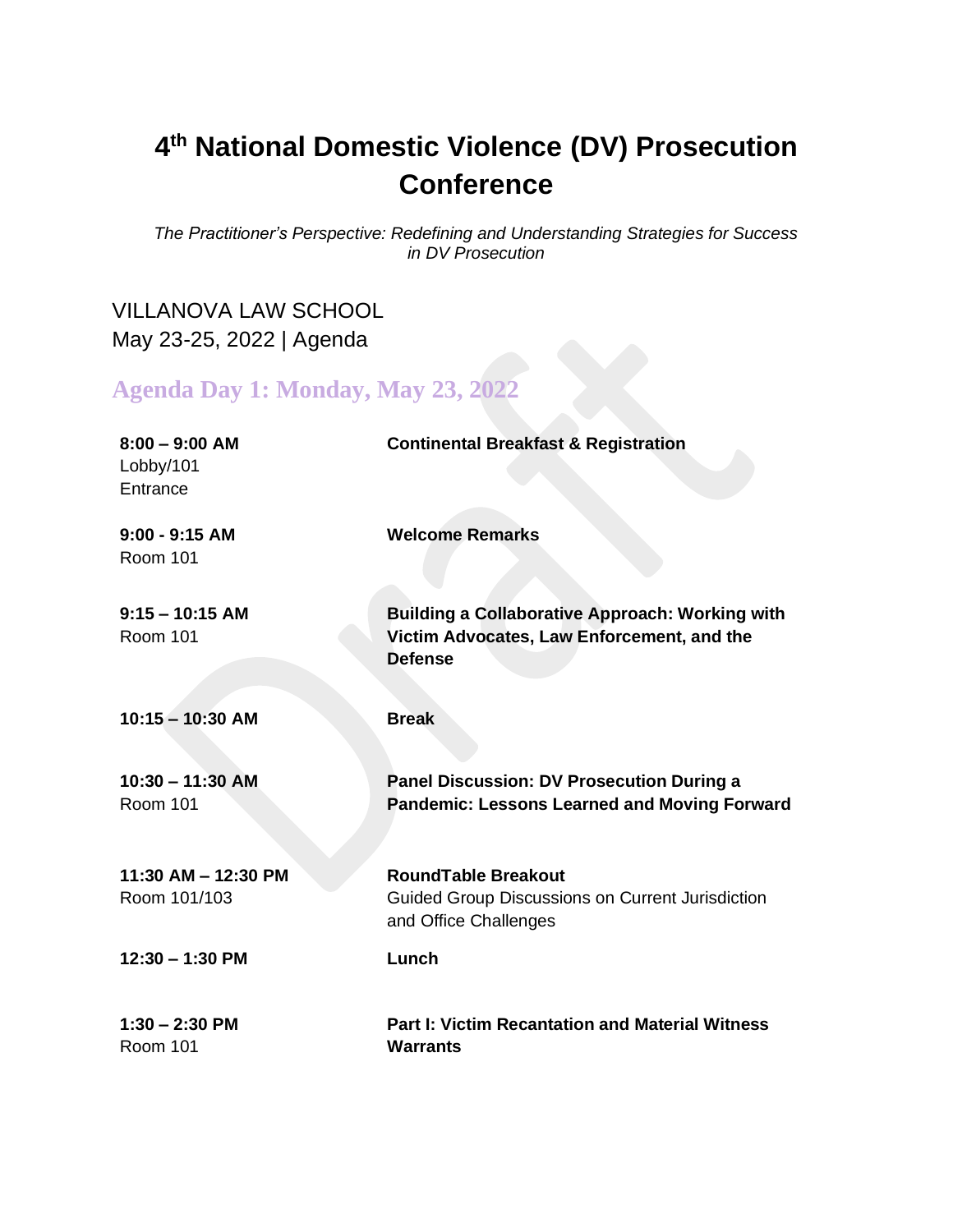| $2:30 - 2:45$ PM             | <b>Break</b>                                                                      |
|------------------------------|-----------------------------------------------------------------------------------|
| $2:45 - 3:45$ PM<br>Room 101 | <b>Breakout Session 1</b><br><b>Skills: Intake &amp; Charging Decisions</b><br>а. |
| Room 103                     | b.<br><b>Managing Caseloads and Backlogs for</b><br><b>Supervising Attorneys</b>  |
| $3:45 - 4:00$ PM             | <b>Break</b>                                                                      |
| $4:00 - 5:00$ PM<br>Room 101 | Alternatives to Incarceration and Diversion for<br><b>DV-Related Offenses</b>     |

## **Agenda Day 2: Tuesday, May 24, 2022**

| $8:30 - 9:00$ AM<br>Lobby/101<br>Entrance          | <b>Continental Breakfast &amp; Registration</b>                                                                                                                                                |
|----------------------------------------------------|------------------------------------------------------------------------------------------------------------------------------------------------------------------------------------------------|
| $9:00 - 10:00$ AM<br>Room 101                      | Domestic Violence and the Intersection with the<br><b>Rise in Mass and Violent Death</b>                                                                                                       |
| $10:00 - 11:00$ AM<br><b>Room 101</b>              | DV Homicide Case Studies: Reviewing and<br><b>Prioritizing Cases</b>                                                                                                                           |
| $11:00 - 11:15$ AM                                 | <b>Break</b>                                                                                                                                                                                   |
| 11:15 AM - 12:15 PM<br>Room 101<br><b>Room 103</b> | <b>Breakout Session 2</b><br><b>Skills: Strangulation Prosecution 101</b><br>а.<br>Children, Families, and Pets: Considerations for the<br>b.<br><b>Needs and Safety of Vulnerable Victims</b> |
| $12:15 - 12:30$ PM                                 | <b>Break</b>                                                                                                                                                                                   |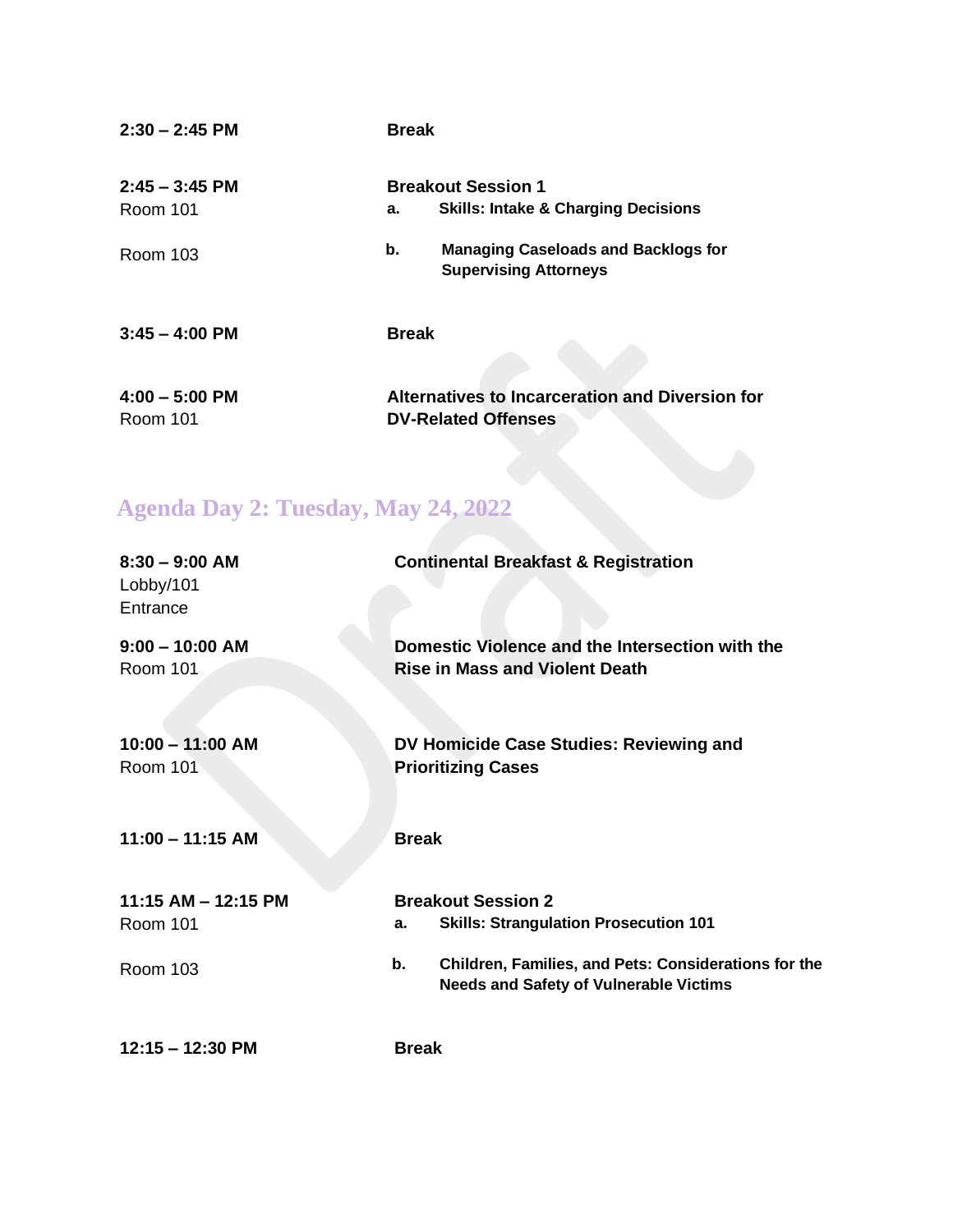| $12:30 - 1:30$ PM                            | <b>Lunch Session: NICE Video Presentation:</b><br><b>Streamlining Justice through Digital Transformation</b>                      |
|----------------------------------------------|-----------------------------------------------------------------------------------------------------------------------------------|
| $1:30 - 2:30$ PM<br><b>Room 101</b>          | <b>Breakout Session 3</b><br><b>Engaging Faith Community Leaders in Community</b><br>a.<br><b>Responses to DV and Elder Abuse</b> |
| <b>Room 103</b>                              | Choosing the Appropriate Risk Assessment Tool for<br>b.<br><b>Domestic Violence Cases</b>                                         |
| $2:30 - 2:45$ PM                             | <b>Break</b>                                                                                                                      |
| $2:45 - 3:45$ PM                             | <b>Breakout Session 4</b>                                                                                                         |
| <b>Room 101</b>                              | Victim Safety in Misdemeanor DV & Guns<br>а.                                                                                      |
| <b>Room 103</b>                              | Data and Dashboards: Exploring DV Prosecution<br>b.<br>Trends through Data in a Public-Facing Dashboard                           |
| $3:45 - 4:00$ PM                             | <b>Break</b>                                                                                                                      |
| $4:00 - 5:00$ PM                             | <b>Vulnerable Adult Abuse</b>                                                                                                     |
| <b>Room 101</b>                              |                                                                                                                                   |
|                                              |                                                                                                                                   |
| $5:30 - 7:00$ PM                             | <b>Reception</b>                                                                                                                  |
| <b>Agenda Day 3: Wednesday, May 25, 2022</b> |                                                                                                                                   |
| $8:00 - 8:30$ AM<br>Lobby/101<br>Entrance    | <b>Continental Breakfast</b>                                                                                                      |
| $8:30 - 9:00$ AM<br><b>Room 101</b>          | <b>Prosecution from a Victim's Perspective</b>                                                                                    |
| $9:00 - 10:00$ AM<br><b>Room 101</b>         | <b>Part II: Victim Recantation and Material Witness</b><br><b>Warrants</b>                                                        |